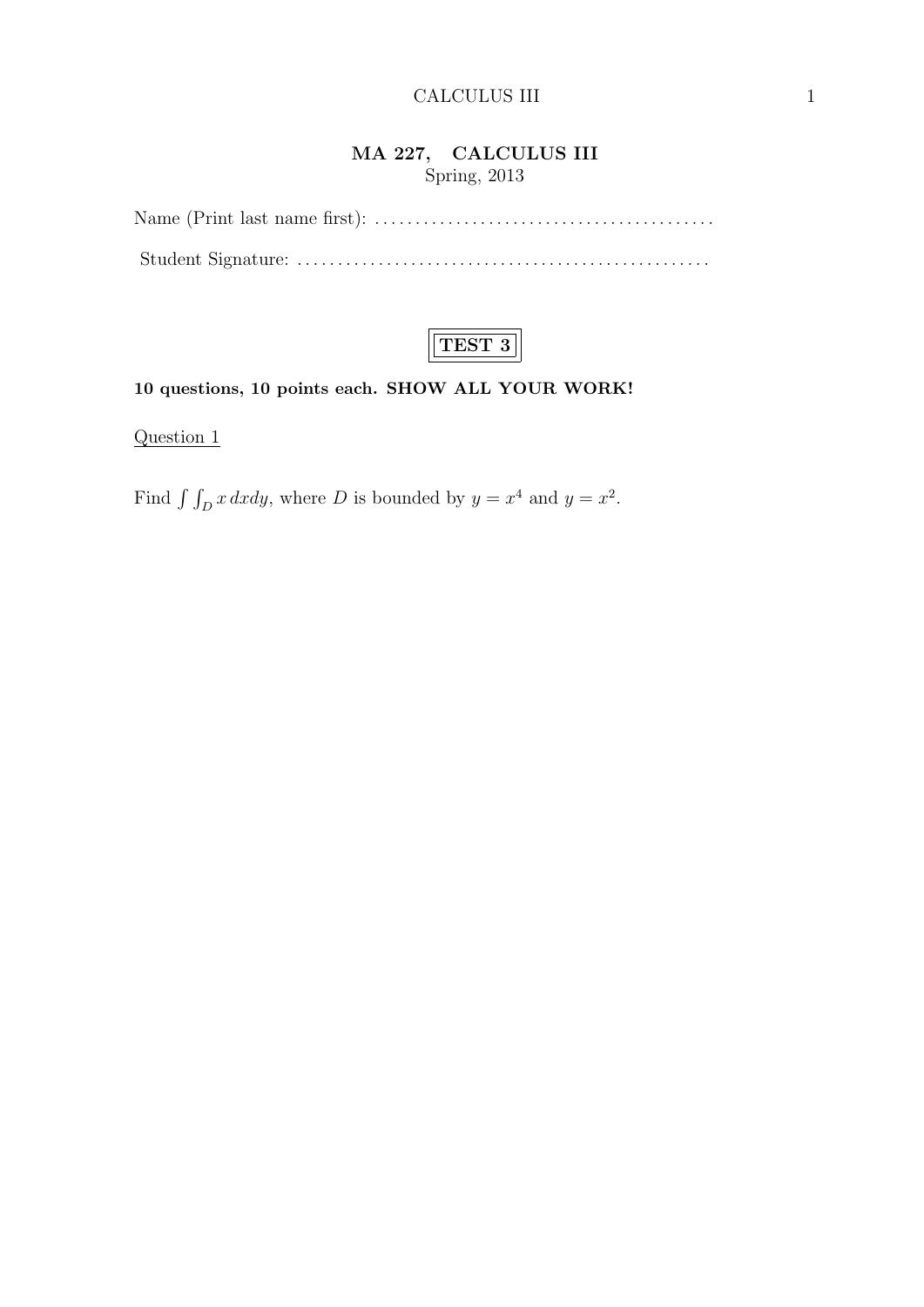Find the volume under the surface  $z = x$  and above the triangle in the xy plane with vertices  $(0, 0), (3, 0), (1, 1).$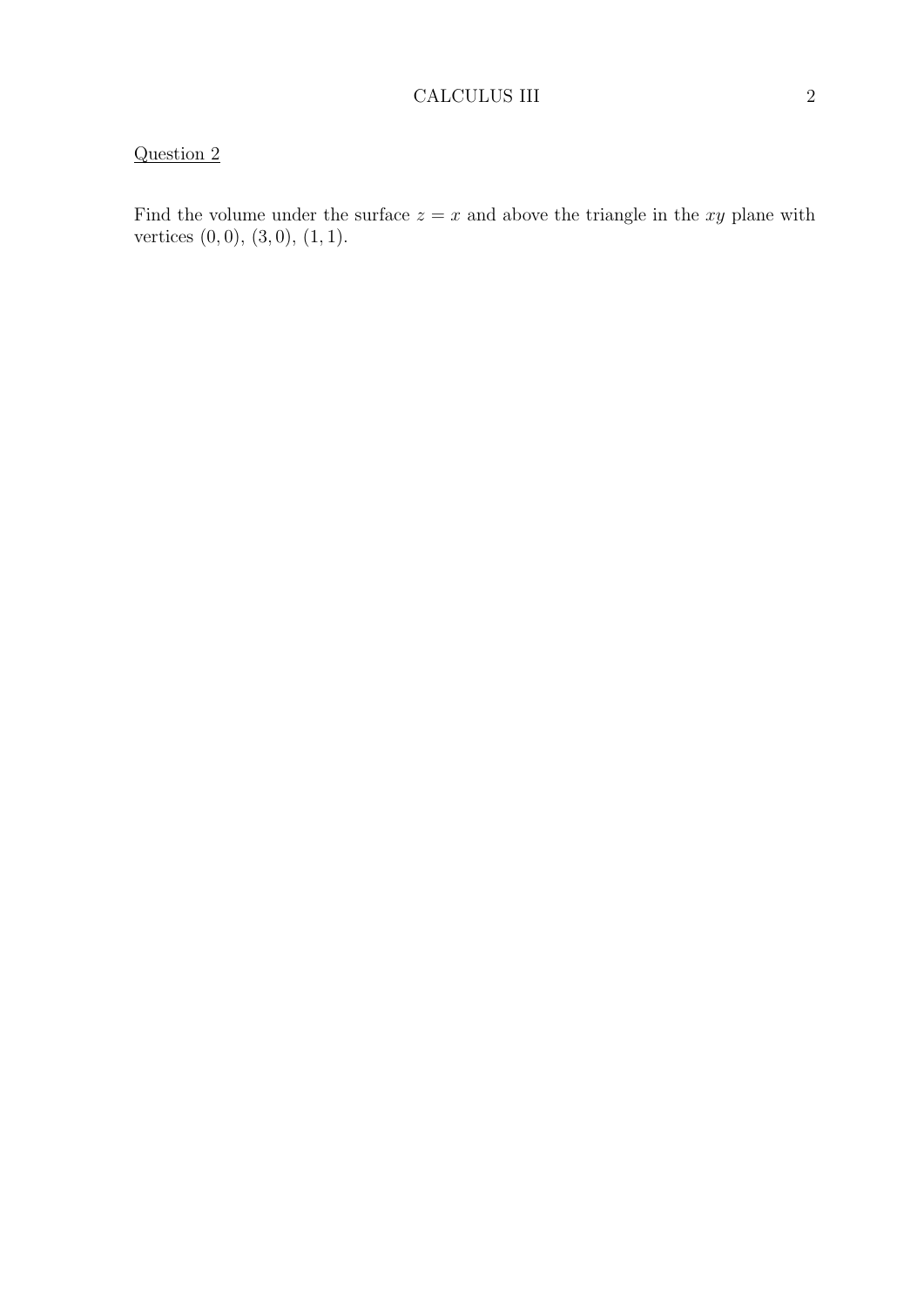## CALCULUS III 3

# Question 3

Sketch the region of integration and change the order of integration:

 $\int_0^1$ 0  $\int y^2$  $\mathbf{0}$  $f(x, y)dxdy.$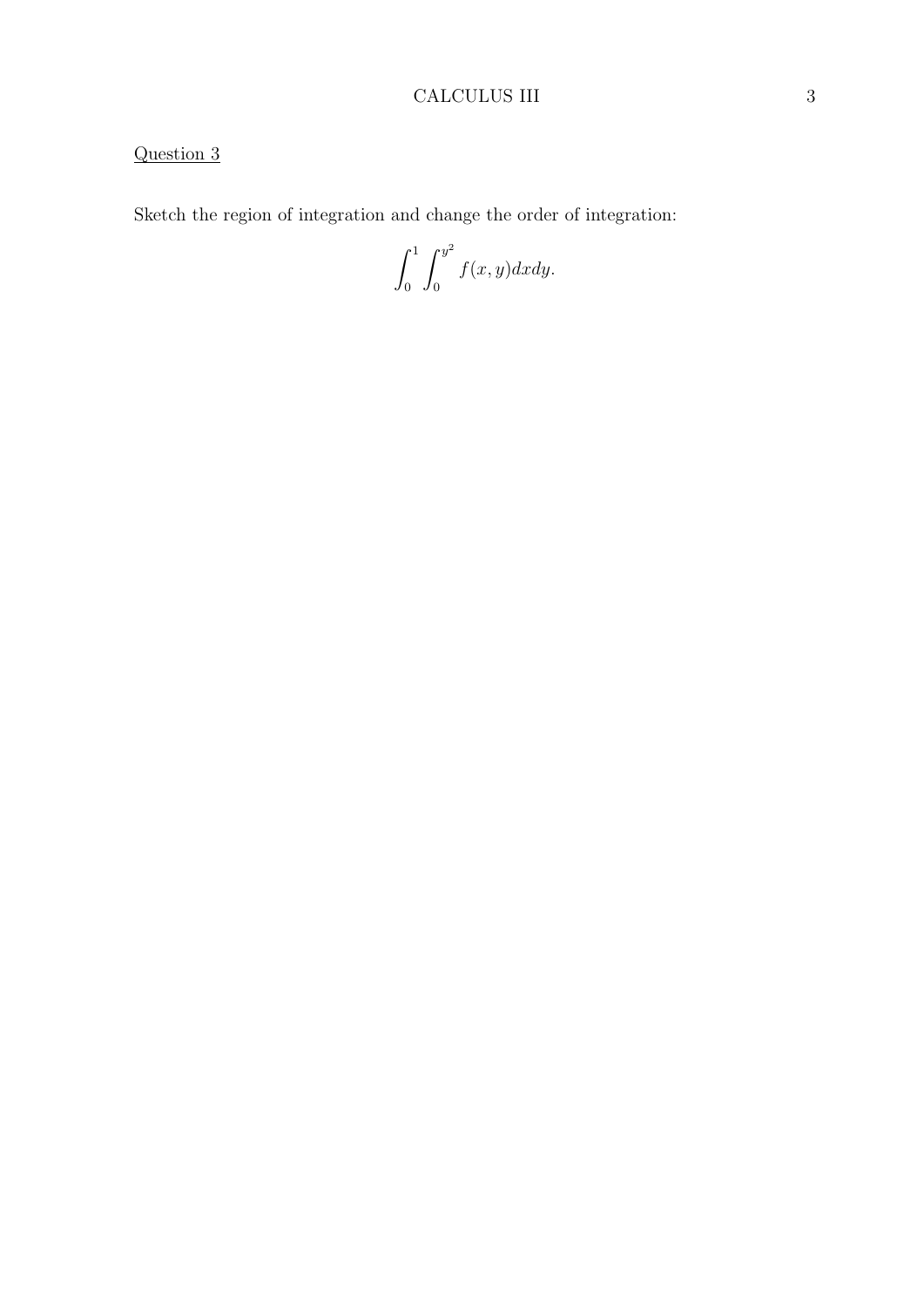Use polar coordinates to find the volume under the plane  $z = x - y + 2$  and above the half-disk  $x^2 + y^2 \leq 1$ ,  $y \leq 0$  in  $xy$  plane.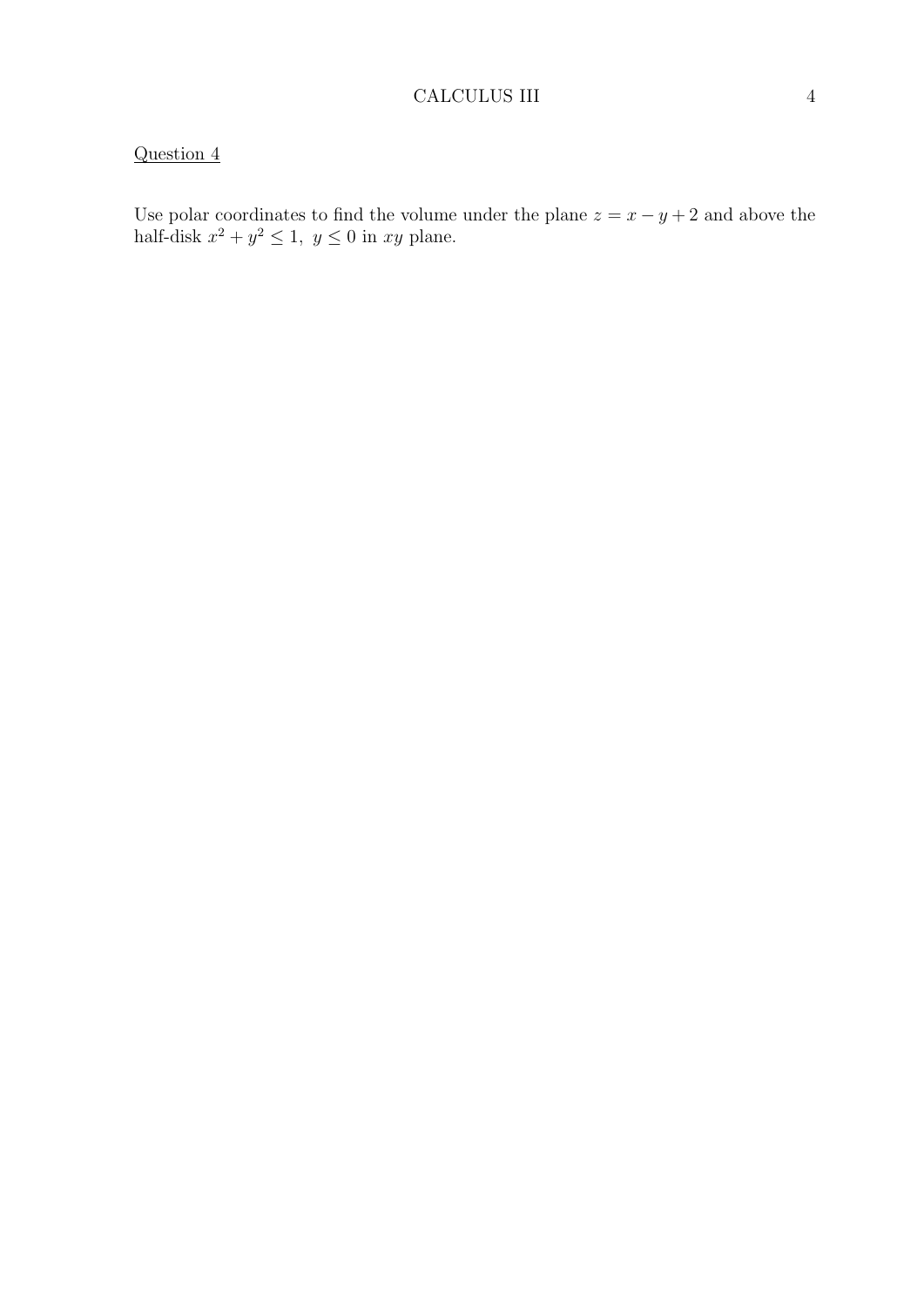## CALCULUS III 5

# Question 5

Find the mass of the lamina that occupies the region:

$$
D = \{(x, y) | x^2 + y^2 \le 4, x \ge 0\}
$$

and has the density function given by  $\rho(x, y) = x^2 + y^2$ .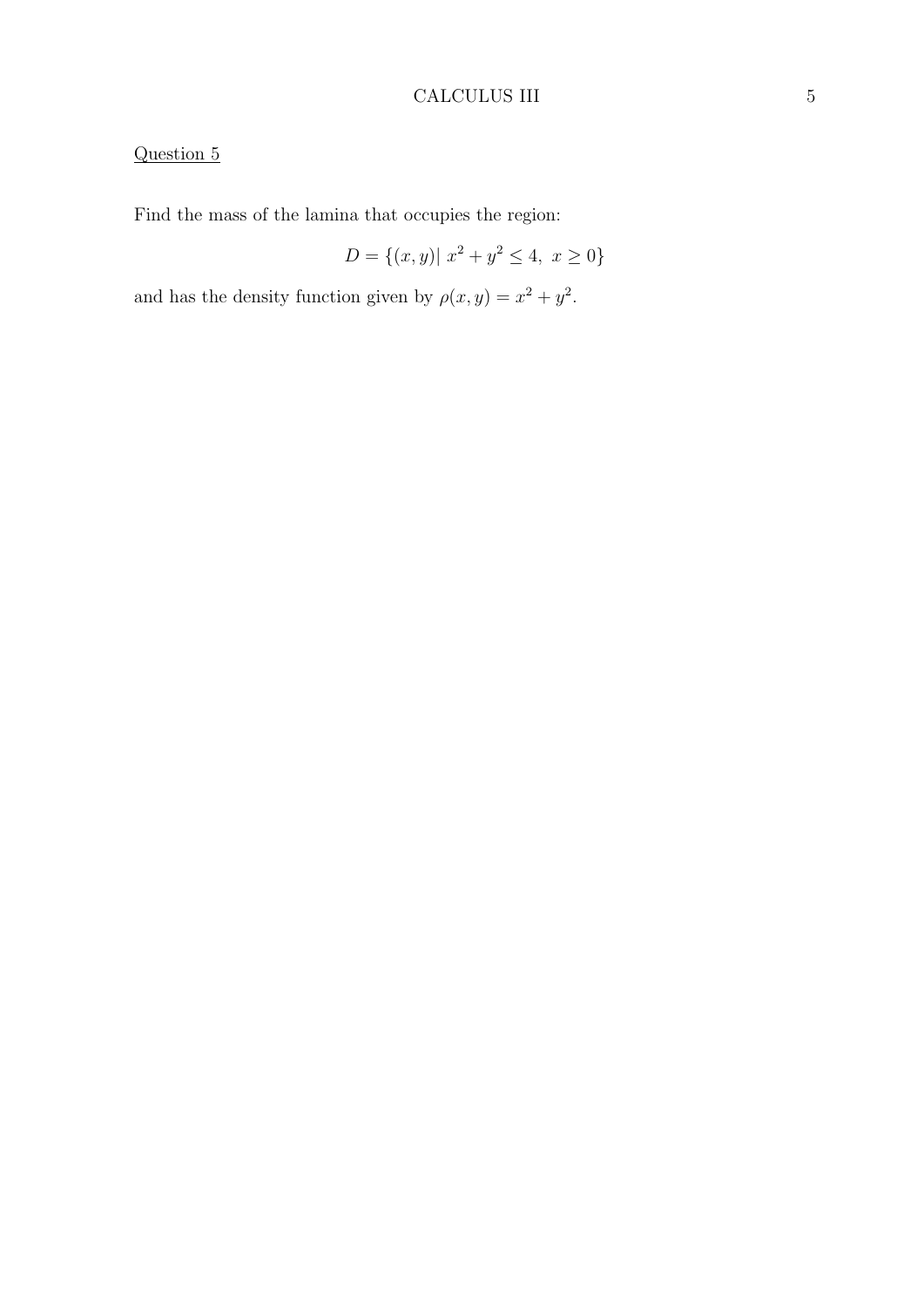Evaluate the iterated integral  $\int_0^1 dx \int_{x^2}^x dy \int_0^y dz$ .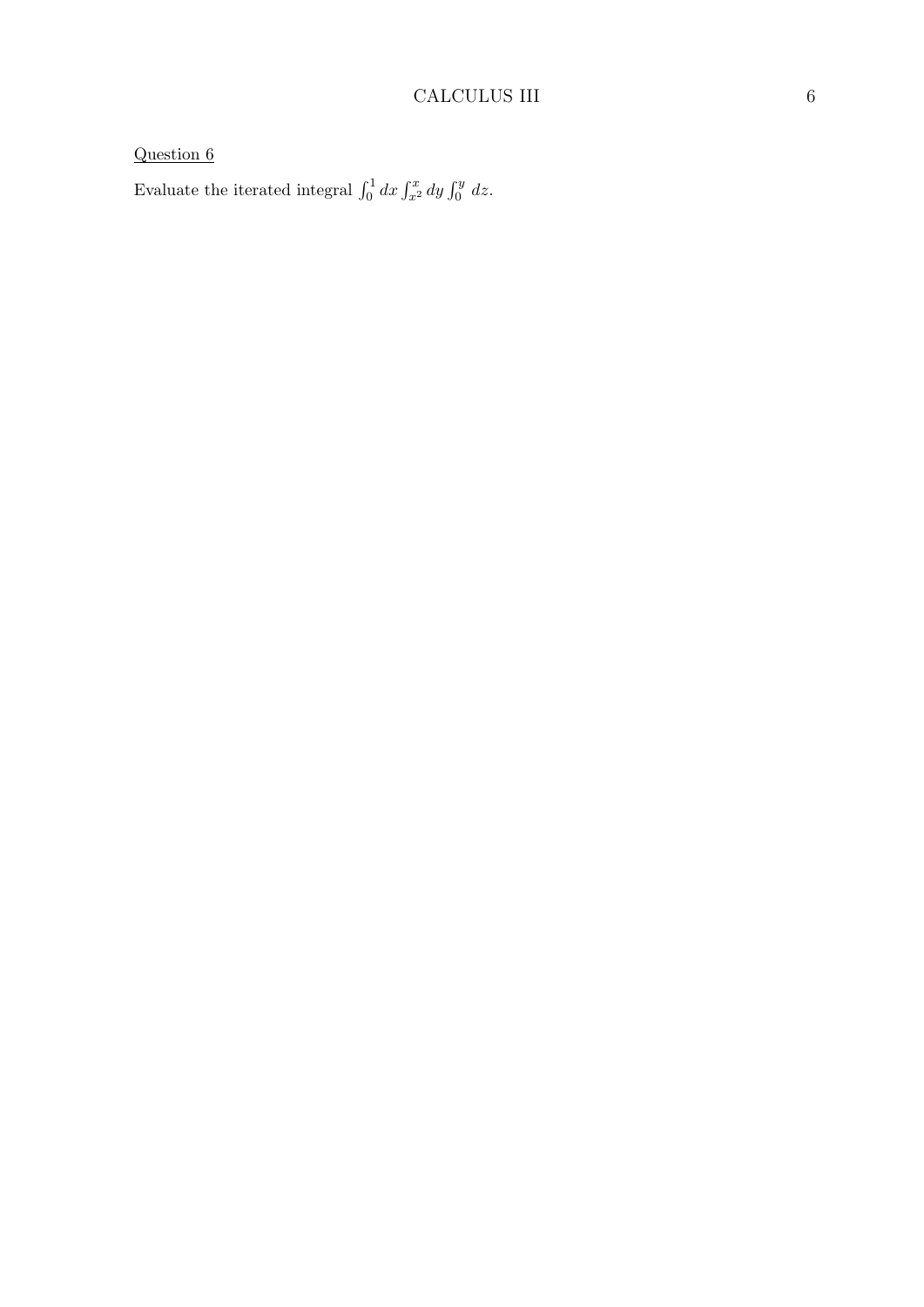Express the integral  $\int \int \int_E f(x, y, z) dV$  as an iterated integral, where E is the solid above the region  $D = \{(x, y) : x^3 \le y \le x^2\}$  in xy plane and below the plane  $z = 2x + y$ .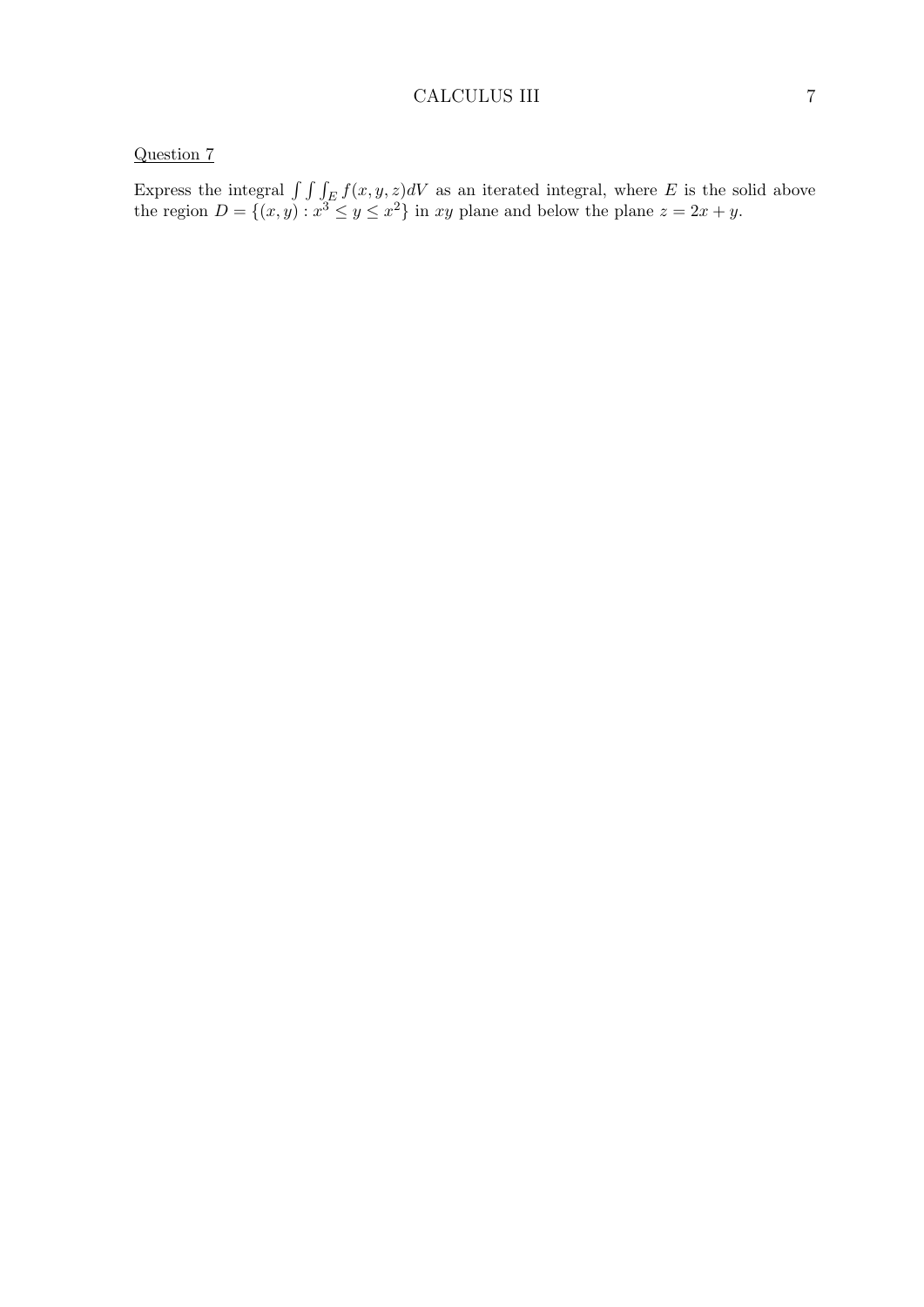Find  $\int \int_D (x + 2y) dx dy$ , where D is bounded by  $x - y = 0$ ,  $x - y = 4$ ,  $x + 2y = 1$ ,  $x + 2y = 4$ . Use change of variables  $u = x - y$ ,  $v = x + 2y$ .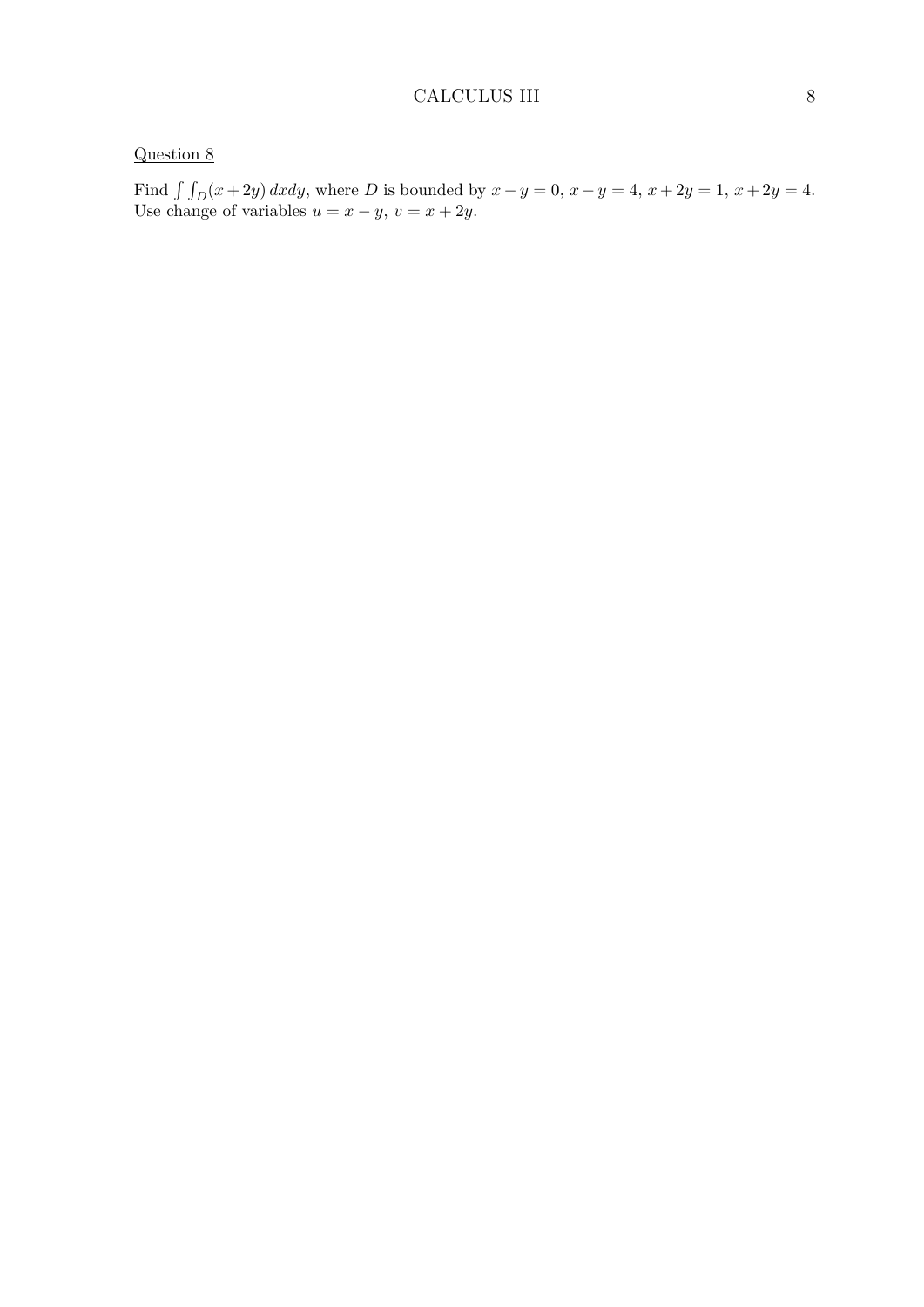#### CALCULUS III 9

### Question 9

For the integral  $\int \int_D f(x, y) dx dy$  consider the change of variables  $u = xy^2$ ,  $v = \frac{x}{y}$  $\frac{x}{y}$ . Find inverse change of variables  $x = x(u, v)$ ,  $y = y(u, v)$  and calculate corresponding Jacobian. You DO NOT need to substitute it into integral.